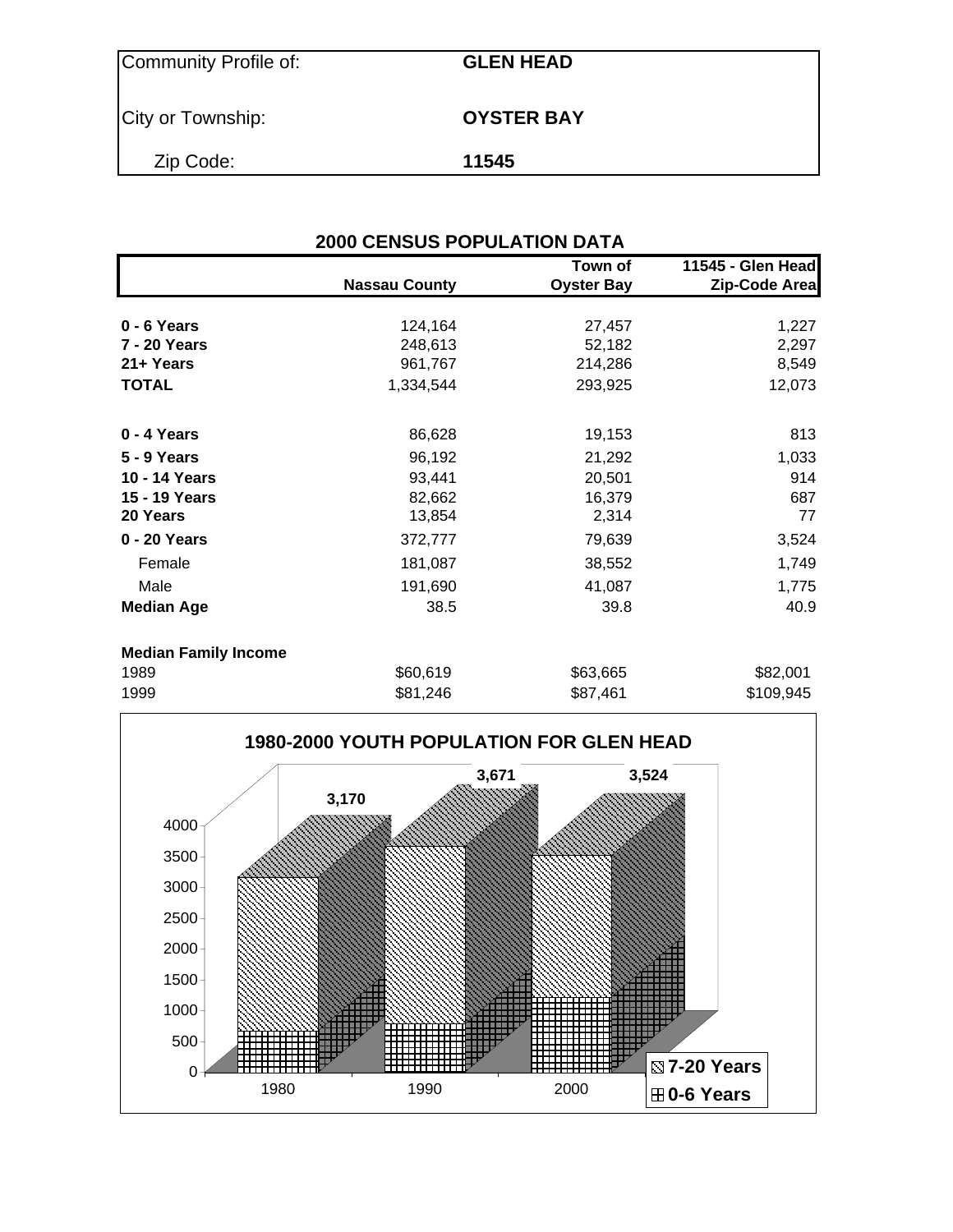## **2000 POPULATION PROJECTION DATA**

|                                                                                                                                                                                                                                                                                                                                                                                                                                                  | <b>Nassau County</b>                                                                                            | <b>Town of</b><br><b>Oyster Bay</b>                               | 11545 - Glen Head<br>Zip-Code Area                      |
|--------------------------------------------------------------------------------------------------------------------------------------------------------------------------------------------------------------------------------------------------------------------------------------------------------------------------------------------------------------------------------------------------------------------------------------------------|-----------------------------------------------------------------------------------------------------------------|-------------------------------------------------------------------|---------------------------------------------------------|
|                                                                                                                                                                                                                                                                                                                                                                                                                                                  |                                                                                                                 |                                                                   |                                                         |
| 0 - 6 Years                                                                                                                                                                                                                                                                                                                                                                                                                                      | 118,978                                                                                                         | 22,496                                                            | $\overline{917}$                                        |
| <b>7 - 20 Years</b>                                                                                                                                                                                                                                                                                                                                                                                                                              | 231,792                                                                                                         | 49,305                                                            | 2,954                                                   |
| 21+ Years                                                                                                                                                                                                                                                                                                                                                                                                                                        | 978,505                                                                                                         | 218,082                                                           | 7,115                                                   |
| <b>TOTAL</b>                                                                                                                                                                                                                                                                                                                                                                                                                                     | 1,329,275                                                                                                       | 289,884                                                           | 10,986                                                  |
| $0 - 4$ Years                                                                                                                                                                                                                                                                                                                                                                                                                                    | 83,639                                                                                                          | 16,110                                                            | 635                                                     |
| 5 - 9 Years                                                                                                                                                                                                                                                                                                                                                                                                                                      | 90,106                                                                                                          | 16,875                                                            | 717                                                     |
| 10 - 14 Years                                                                                                                                                                                                                                                                                                                                                                                                                                    | 82,042                                                                                                          | 17,814                                                            | 1,024                                                   |
| 15 - 19 Years                                                                                                                                                                                                                                                                                                                                                                                                                                    | 79,040                                                                                                          | 17,385                                                            | 1,244                                                   |
| 20 Years                                                                                                                                                                                                                                                                                                                                                                                                                                         | 15,943                                                                                                          | 3,618                                                             | 250                                                     |
|                                                                                                                                                                                                                                                                                                                                                                                                                                                  |                                                                                                                 |                                                                   |                                                         |
| $0 - 20$ Years                                                                                                                                                                                                                                                                                                                                                                                                                                   | 350,770                                                                                                         | 71,801                                                            | 3,871                                                   |
| 1,400                                                                                                                                                                                                                                                                                                                                                                                                                                            |                                                                                                                 | 1990-2000 GLEN HEAD POPULATION PROJECTIONS<br>FOR FOUR AGE GROUPS |                                                         |
|                                                                                                                                                                                                                                                                                                                                                                                                                                                  |                                                                                                                 |                                                                   |                                                         |
| 1,200                                                                                                                                                                                                                                                                                                                                                                                                                                            | <b>Research Management</b><br><b>Residential Property and Service State</b><br><b>SECURITY OF REAL PROPERTY</b> | <b>SUBBOROUSE AND RELEASE</b>                                     | <b>Million Boundary Company</b>                         |
| 1,000<br>$\frac{1}{\sinh^2\left(\frac{1}{2}\right)}\leq \frac{1}{\sinh^2\left(\frac{1}{2}\right)}\leq \frac{1}{\sinh^2\left(\frac{1}{2}\right)}\leq \frac{1}{\sinh^2\left(\frac{1}{2}\right)}\leq \frac{1}{\sinh^2\left(\frac{1}{2}\right)}\leq \frac{1}{\sinh^2\left(\frac{1}{2}\right)}\leq \frac{1}{\sinh^2\left(\frac{1}{2}\right)}\leq \frac{1}{\sinh^2\left(\frac{1}{2}\right)}\leq \frac{1}{\sinh^2\left(\frac{1}{2}\right)}\leq \frac{1$ |                                                                                                                 |                                                                   |                                                         |
| 800                                                                                                                                                                                                                                                                                                                                                                                                                                              |                                                                                                                 |                                                                   | $\mathcal{F}$ $\mathcal{F}$ $\mathcal{F}$ $\mathcal{F}$ |

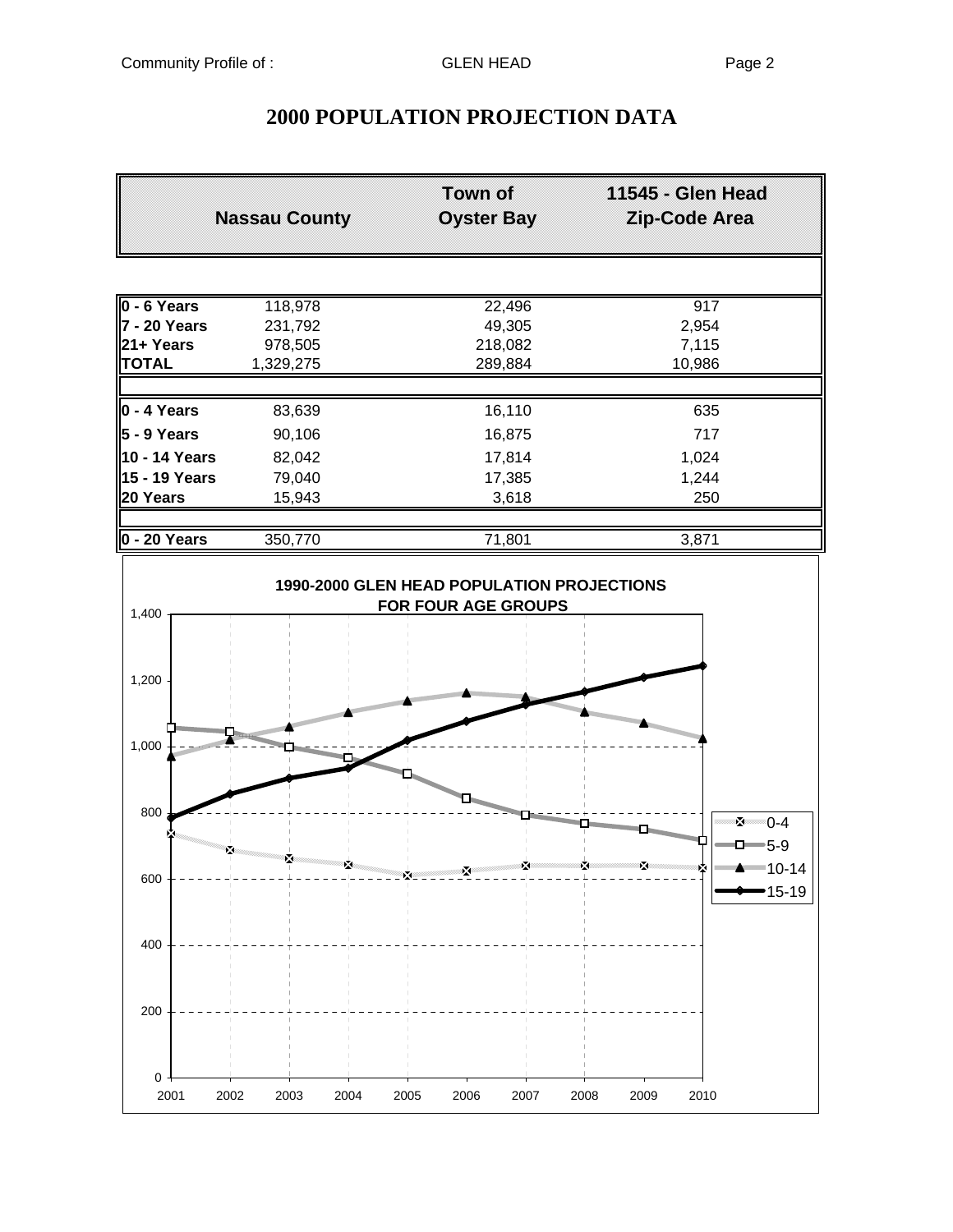|                    |                                                                                               |                                        | <b>TEMPORARY ASSISTANCE TO</b><br><b>NEEDY FAMILIES (Formerly AFDC)</b><br>(NUMBER OF INDIVIDUALS)       |                      |                  |
|--------------------|-----------------------------------------------------------------------------------------------|----------------------------------------|----------------------------------------------------------------------------------------------------------|----------------------|------------------|
|                    |                                                                                               |                                        |                                                                                                          |                      |                  |
|                    |                                                                                               |                                        |                                                                                                          | Town of              | 16-20 y          |
| Year               |                                                                                               | Nassau County                          |                                                                                                          | <b>Oyster Bay</b>    | Zip-Code Area    |
| 1985               |                                                                                               | 15,963                                 |                                                                                                          | 1,051                | 6                |
| 1986               |                                                                                               | 15,337                                 |                                                                                                          | 946                  | $\mathbf 0$      |
| 1987               |                                                                                               | 13,321                                 |                                                                                                          | 807                  |                  |
| 1988               |                                                                                               | 12,410                                 |                                                                                                          | 782                  | $\frac{2}{7}$    |
| 1989               |                                                                                               | 11,950                                 |                                                                                                          | 704                  | $\overline{5}$   |
| 1990               |                                                                                               | 12,607                                 |                                                                                                          | 737                  | 9                |
| 1991               |                                                                                               | 15,317                                 |                                                                                                          | 898                  | 14               |
| 1992               |                                                                                               | 16,528                                 |                                                                                                          | 963                  | 13               |
| 1993               |                                                                                               | 20,129                                 |                                                                                                          | 1,245                | 14               |
| 1994               |                                                                                               | 20,622                                 |                                                                                                          | 1,366                | 12               |
| 1995               |                                                                                               | 20,229                                 |                                                                                                          | 1,211                | 9                |
| 1996               |                                                                                               | 17,800                                 |                                                                                                          | 954                  | $\,6$            |
| 1997               |                                                                                               | 14,940                                 |                                                                                                          | 836                  | 21               |
| 1998               |                                                                                               | 12,706                                 |                                                                                                          | 695                  | 14               |
| 1999               |                                                                                               | 10,825                                 |                                                                                                          | 695                  | $\overline{7}$   |
| 0<br>Rate Per 1,00 | 16.00<br>14.00<br>12.00<br>10.00 <sub>1</sub><br>8.00<br>6.00<br>4.00<br>2.00<br>0.00<br>1987 | WINDOW<br>1988<br>1989<br>1990<br>1991 | <b>BAY AFDC RATES PER 1000 RESIDENTS</b><br><b>TIME</b><br><b>ROBERT SERVICE</b><br>1992<br>1993<br>1994 | 1995<br>1996<br>1997 | 1998             |
|                    |                                                                                               | <b>El Nassau County</b>                | <b>DOyster Bay Town</b>                                                                                  |                      | 1999<br>□16-20 y |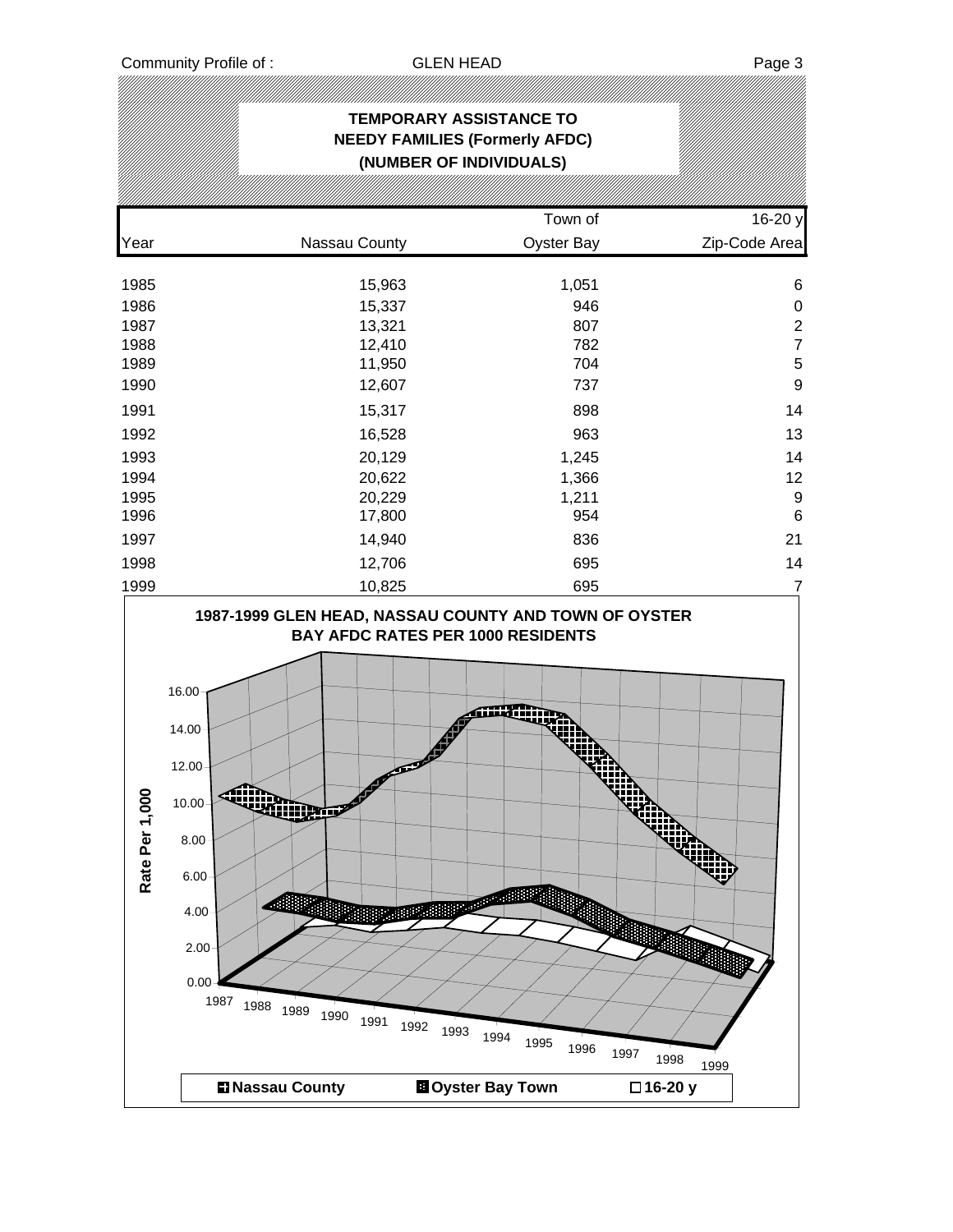#### **11545 ZIP-CODE AREA RESIDENT YOUTH OFFENSES**

|      |                | 7-15 Years Old     |                |                         |
|------|----------------|--------------------|----------------|-------------------------|
|      |                | <b>Station</b>     | Subjects of    |                         |
| Year | <b>Arrests</b> | <b>Adjustments</b> | Investigation  | <b>Totals</b>           |
| 1990 | 22             | 12                 | 0              | 34                      |
| 1991 | $\overline{2}$ | 9                  | 5              | 16                      |
| 1992 | 1              | 8                  | $\overline{2}$ | 11                      |
| 1993 | 5              | 14                 | 4              | 23                      |
| 1994 | $\,$ 6 $\,$    | 15                 | 3              | 24                      |
| 1995 | $\overline{2}$ | 19                 | 10             | 31                      |
| 1996 | $\overline{2}$ | 6                  | 7              | 15                      |
| 1997 | 1              | 5                  | 4              | 10                      |
|      |                |                    |                |                         |
|      |                | 16-20 Years Old    |                |                         |
|      |                | Subjects of        |                | <b>All Ages</b>         |
| Year | <b>Arrests</b> | Investigation      | <b>Totals</b>  | <b>Total Incidents*</b> |
| 1990 | 15             | 5                  | 19             |                         |
| 1991 | 19             | 6                  | 25             | 41                      |
| 1992 | 9              | $\overline{c}$     | 11             | 54<br>22                |
| 1993 | 4              | 8                  | 12             | 35                      |
| 1994 | 11             | 6                  | 17             | 41                      |
| 1995 | 16             | 11                 | 27             | 58                      |
| 1996 | 28             | 9                  | 37             | 52                      |



\* Total incidents include arrests, station adjustments and subjects of investigation for 1988 - 1995. Subjects were not available prior to 1988. Youth offense data does not include data on convictions following from some of these arrests.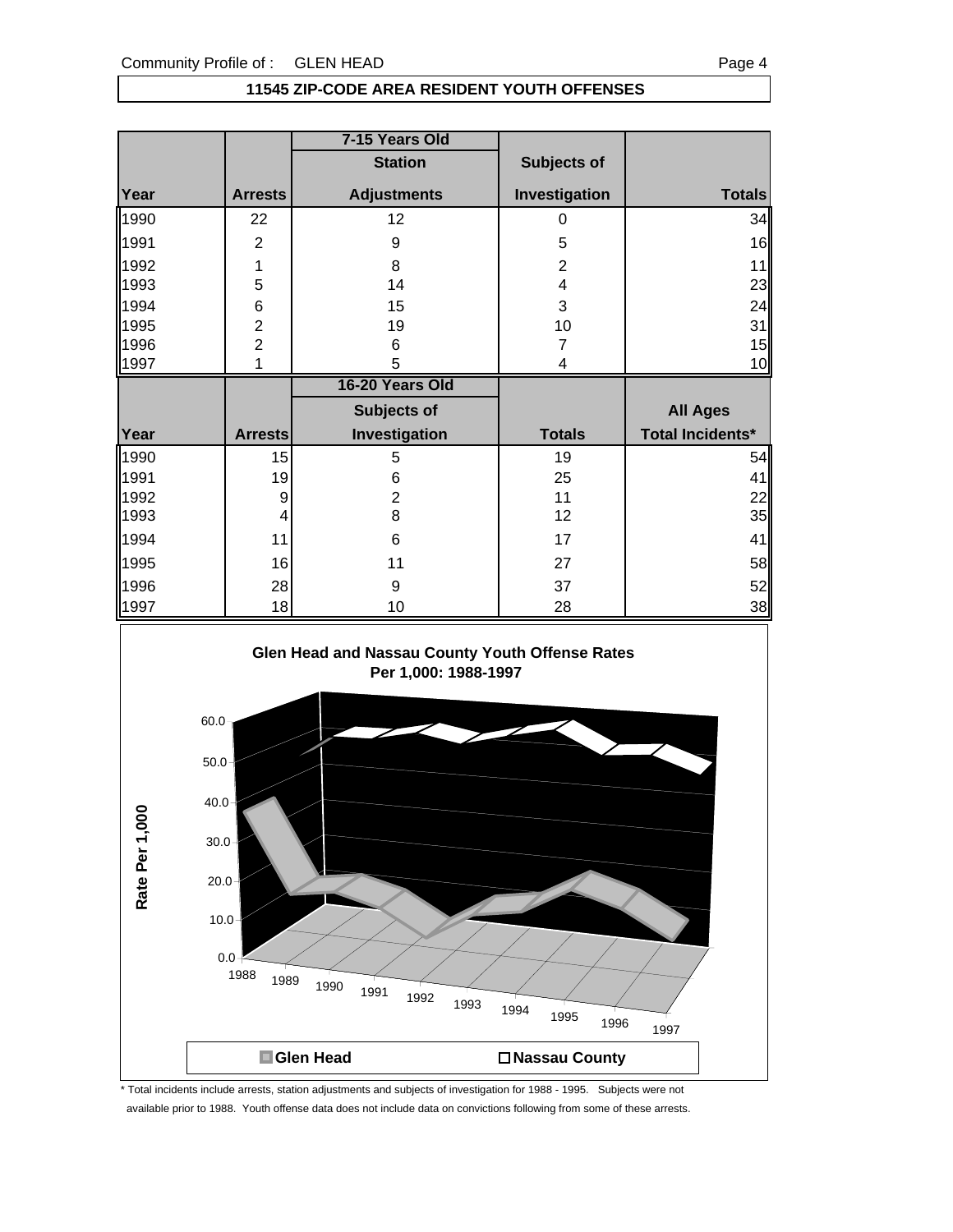Community Profile of : GLEN HEAD **COMMUNITY** Page 5

|                       | <b>11545 ZIP-CODE AREA RESIDENT YOUTH OFFENSES</b>                                        |                                                                                                           |                       |                       |                    |                                                                  |                   |                    |
|-----------------------|-------------------------------------------------------------------------------------------|-----------------------------------------------------------------------------------------------------------|-----------------------|-----------------------|--------------------|------------------------------------------------------------------|-------------------|--------------------|
|                       | Youth Offense Rate Per 1000 Resident Youth<br><b>For Combined Offense Types and Total</b> |                                                                                                           |                       |                       |                    |                                                                  |                   |                    |
|                       | Drug &                                                                                    | <b>Violent &amp;</b>                                                                                      |                       |                       |                    | <b>Criminal</b>                                                  |                   |                    |
| Year                  |                                                                                           | Alcohol Threatening                                                                                       | <b>Property</b>       | <b>Status</b>         | <b>Theft</b>       | <b>Nonconf</b>                                                   | <b>Other</b>      | <b>Total</b>       |
| 1990                  | 1.4                                                                                       | 4.2                                                                                                       | 5.9                   | 1.4                   | 4.5                | 0.7                                                              | 0.0               | 18.7               |
| 1991                  | 0.4                                                                                       | 2.7                                                                                                       | 1.9                   | 0.8                   | 8.6                | 0.0                                                              | 1.2               | 15.9               |
| 1992                  | 1.3                                                                                       | 1.8                                                                                                       | 1.3                   | 0.4                   | 3.5                | 0.4                                                              | 0.9               | 9.7                |
| 1993                  | 0.5                                                                                       | 3.4                                                                                                       | 2.9                   | 3.4                   | 3.4                | 0.5                                                              | 2.9               | 16.9               |
| 1994                  | 0.5                                                                                       | 4.6                                                                                                       | 1.8                   | 3.2                   | 3.7                | 1.8                                                              | 3.2               | 18.9               |
| 1995<br>1996          | 1.3<br>2.6                                                                                | 5.3<br>5.1                                                                                                | 3.1<br>6.8            | 3.5<br>0.9            | 6.2<br>5.6         | 1.3<br>0.4                                                       | 4.9<br>0.9        | 25.6<br>22.3       |
| 1997                  | 3.8                                                                                       | 2.5                                                                                                       | 1.3                   | 0.8                   | 2.5                | 0.0                                                              | 4.6               | 16.0               |
|                       |                                                                                           |                                                                                                           |                       | <b>Youth Offenses</b> |                    |                                                                  |                   |                    |
|                       |                                                                                           | <b>For Combined Offense Types and Total</b>                                                               |                       |                       |                    |                                                                  |                   |                    |
|                       |                                                                                           |                                                                                                           |                       |                       |                    |                                                                  |                   |                    |
|                       | Drug &                                                                                    | <b>Violent &amp;</b>                                                                                      |                       |                       |                    | <b>Criminal</b>                                                  |                   |                    |
| Year<br>1990          | 4                                                                                         | Alcohol Threatening<br>12                                                                                 | <b>Property</b><br>17 | <b>Status</b><br>4    | <b>Theft</b><br>13 | <b>Nonconf</b><br>2                                              | <b>Other</b><br>0 | <b>Total</b><br>54 |
| 1991                  | 1                                                                                         | 7                                                                                                         | 5                     | $\overline{2}$        | 22                 | 0                                                                | 3                 | 41                 |
| 1992                  | 3                                                                                         | 4                                                                                                         | 3                     | 1                     | 8                  | 1                                                                | 2                 | 22                 |
| 1993                  | 1                                                                                         | 7                                                                                                         | 6                     | 7                     | 7                  | 1                                                                | 6                 | 35                 |
| 1994                  | 1                                                                                         | 10                                                                                                        | 4                     | 7                     | 8                  | 4                                                                | 7                 | 41                 |
| 1995                  | 3                                                                                         | 12                                                                                                        | $\overline{7}$        | 8                     | 14                 | 3                                                                | 11                | 58                 |
| 1996                  | 6                                                                                         | 12                                                                                                        | 16                    | $\overline{c}$        | 13                 | 1                                                                | $\overline{2}$    | 52                 |
| 1997                  | 9                                                                                         | 6                                                                                                         | 3                     | $\overline{2}$        | 6                  | 0                                                                | 11                | 38                 |
| 16.0                  |                                                                                           | 1990-1997 Violent & Threatening, and Drug & Alcohol Youth<br>Offense Rates in Glen Head and Nassau County |                       |                       |                    |                                                                  |                   |                    |
| 14.0                  |                                                                                           |                                                                                                           |                       |                       |                    |                                                                  |                   |                    |
| 12.0                  |                                                                                           |                                                                                                           |                       |                       |                    |                                                                  |                   |                    |
| 10.0                  |                                                                                           |                                                                                                           |                       |                       |                    |                                                                  |                   |                    |
| 8.0                   |                                                                                           |                                                                                                           |                       |                       |                    |                                                                  |                   |                    |
| Rate Per 1,000<br>6.0 |                                                                                           |                                                                                                           |                       |                       |                    |                                                                  |                   |                    |
| 4.0                   |                                                                                           |                                                                                                           |                       |                       |                    |                                                                  |                   |                    |
| 2.0                   |                                                                                           |                                                                                                           |                       |                       |                    |                                                                  |                   |                    |
| 0.0                   |                                                                                           |                                                                                                           |                       |                       |                    |                                                                  |                   |                    |
|                       | 1990                                                                                      | 1991<br>1992                                                                                              | 1993                  | 1994                  | 1995               | 1996                                                             |                   | 1997               |
|                       |                                                                                           |                                                                                                           |                       |                       |                    |                                                                  |                   |                    |
|                       |                                                                                           | -2- Nassau County Alc/Drug /k<br>-X-Glen Hd Alc/Drug /k                                                   |                       |                       |                    | -D-Nassau County Violent/Threat/k<br>-0-Glen Hd Violent/Threat/k |                   |                    |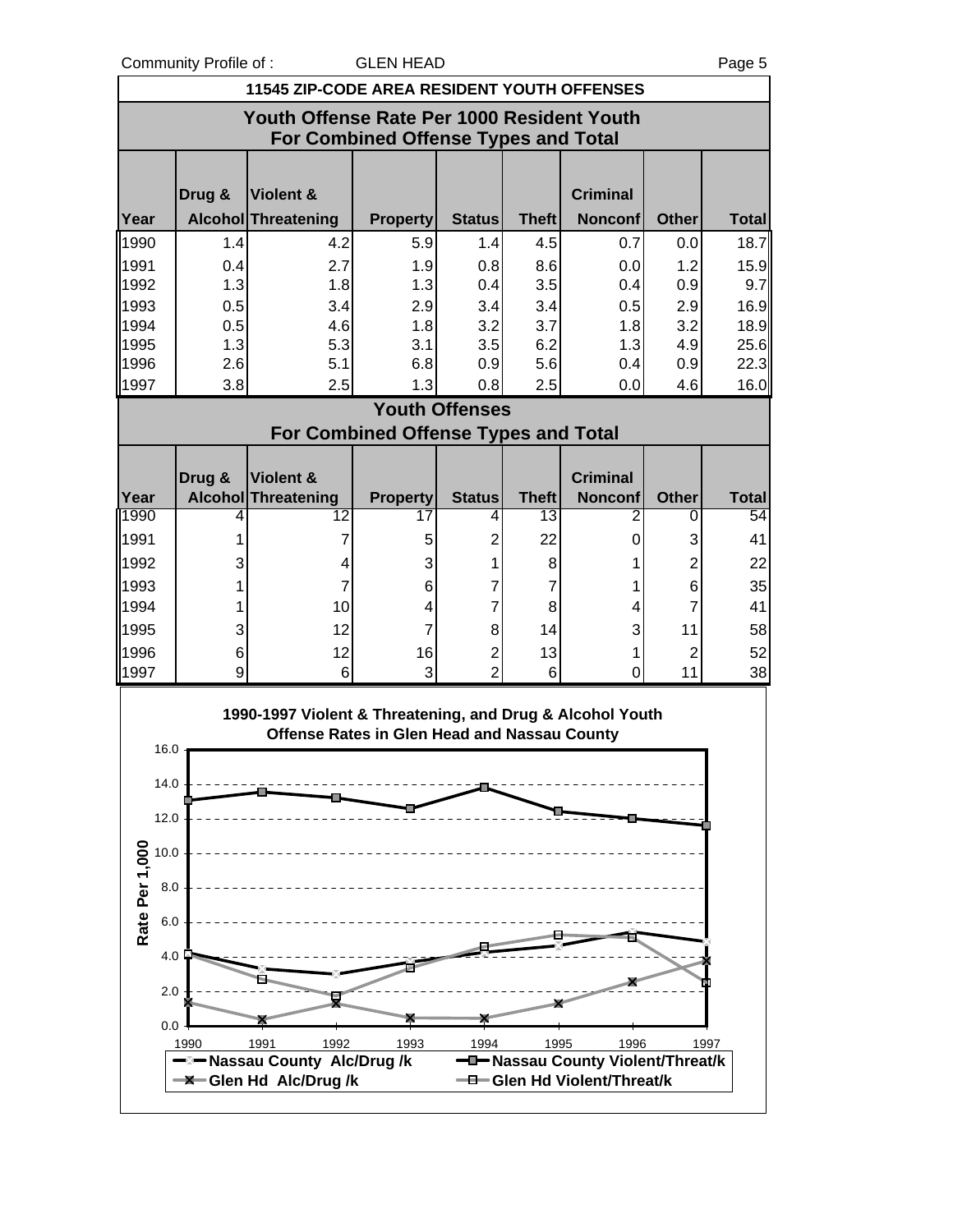

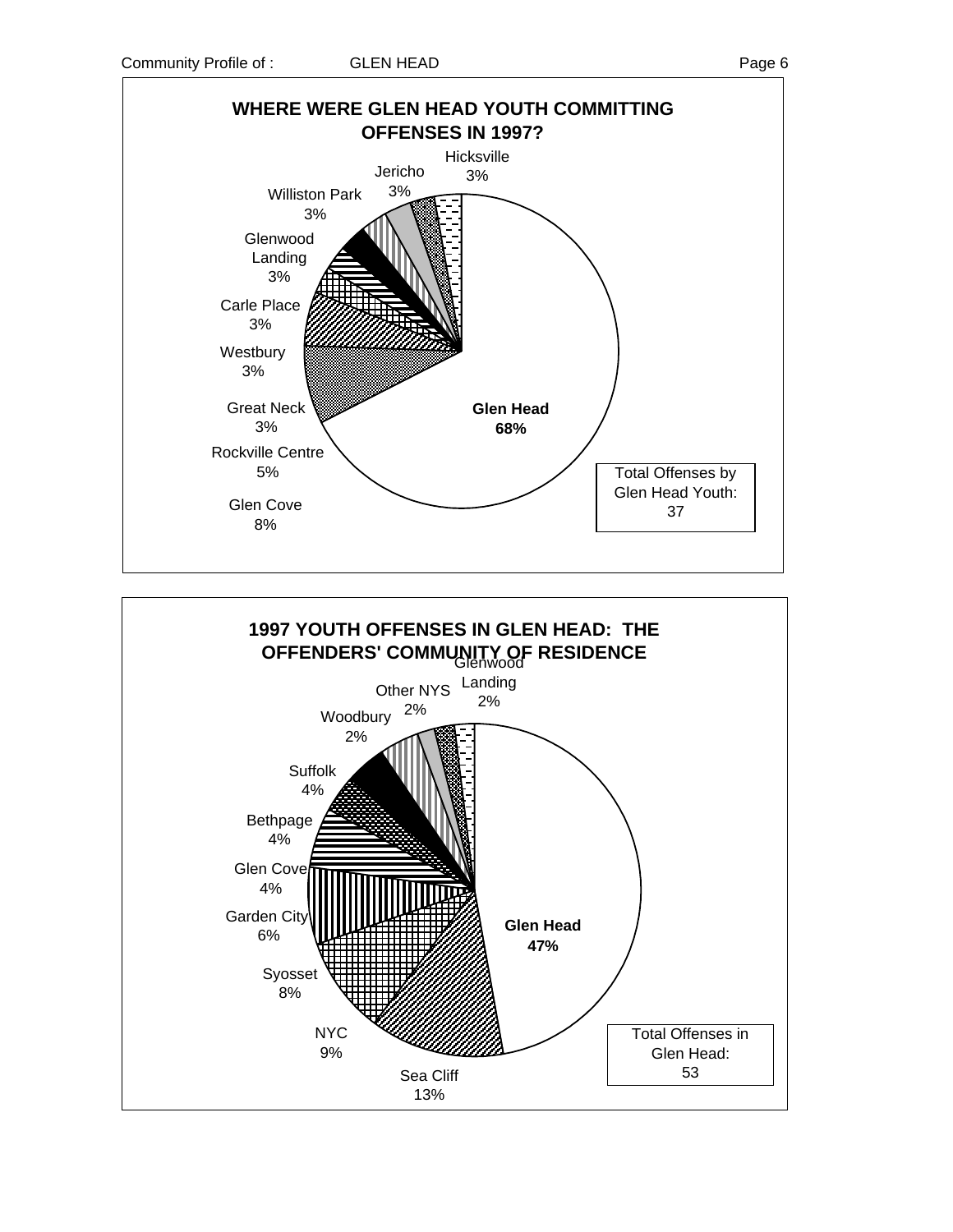|                      |                |                |                |                |                     |                |              | 1991-97  |
|----------------------|----------------|----------------|----------------|----------------|---------------------|----------------|--------------|----------|
|                      |                |                |                |                |                     |                |              | Percent  |
| Age                  | 1991           | 1992           | 1993           | 1994           | 1995                | 1996           | 1997         | Change   |
| 10 Yr & Less         | $\overline{0}$ | $\overline{0}$ | $\Omega$       | 1              | $\overline{0}$      | $\overline{0}$ | $\Omega$     |          |
| %                    | 0.0%           | 0.0%           | 0.0%           | 16.7%          | 0.0%                | 0.0%           | 0.0%         |          |
| 11 to 12             | $\Omega$       | $\Omega$       | $\mathbf{0}$   | 1              | $\mathfrak{p}$      | $\Omega$       | $\Omega$     |          |
| %                    | 0.0%           | 0.0%           | 0.0%           | 16.7%          | 28.6%               | 0.0%           | 0.0%         |          |
| $\overline{13}$      | $\Omega$       | $\Omega$       | $\Omega$       |                | 1                   | $\Omega$       | $\Omega$     |          |
| $\%$                 | 0.0%           | 0.0%           | 0.0%           | 16.7%          | 14.3%               | 0.0%           | 0.0%         |          |
| 14                   | $\mathbf 0$    | $\mathbf 0$    | $\overline{2}$ | 1              | $\mathbf{0}$        | $\Omega$       | $\mathbf{0}$ |          |
| $\%$                 | 0.0%           | 0.0%           | 40.0%          | 16.7%          | 0.0%                | 0.0%           | 0.0%         |          |
| 15                   | 1              | $\Omega$       | $\overline{2}$ | 1              | $\overline{2}$      | 1              | 1            | 0.0%     |
| %                    | 100.0%         | 0.0%           | 40.0%          | 16.7%          | 28.6%               | 50.0%          | 100.0%       |          |
| 16                   | $\overline{0}$ | $\overline{0}$ | ം              | $\overline{1}$ | $\overline{1}$      | 1              | $\Omega$     |          |
| $\frac{9}{6}$        | 0.0%           | 0.0%           | 0.0%           | 16.7%          | 14.3%               | 50.0%          | 0.0%         |          |
| 17 <sub>1</sub>      | $\Omega$       | $\Omega$       | $\Omega$       | $\Omega$       | $\Omega$            | $\Omega$       | $\Omega$     |          |
| $\%$                 | 0.0%           | 0.0%           | 0.0%           | 0.0%           | 0.0%                | 0.0%           | 0.0%         |          |
| 18                   | $\Omega$       | $\Omega$       | $\mathbf 1$    | $\Omega$       | $\ddot{\mathbf{1}}$ | $\Omega$       | $\Omega$     |          |
| $\%$                 | 0.0%           | 0.0%           | 20.0%          | 0.0%           | 14.3%               | 0.0%           | 0.0%         |          |
| 19 to 20             | $\Omega$       | $\Omega$       | $\Omega$       | $\Omega$       | $\Omega$            | $\Omega$       | $\Omega$     |          |
| %                    | 0.0%           | 0.0%           | 0.0%           | 0.0%           | $0.0\%$             | 0.0%           | 0.0%         |          |
| <b>Glen Head</b>     |                |                |                |                |                     |                |              |          |
| Total                | $\mathbf 1$    | $\Omega$       | 5              | 6              | $\overline{7}$      | 2              | $\mathbf 1$  | 0.0%     |
| Rate Per 1,000       | 0.4            | 0.0            | 1.8            | 2.1            | 2.4                 | 0.7            | 0.3          | $-17.9%$ |
| <b>Nassau County</b> |                |                |                |                |                     |                |              |          |
| Rate Per 1,000       | 5.19           | 6.63           | 8.98           | 8.68           | 7.52                | 7.23           | 7.30         | 40.5%    |

### **Resident Glen Head Runaway and Homeless Youth by Age Group**

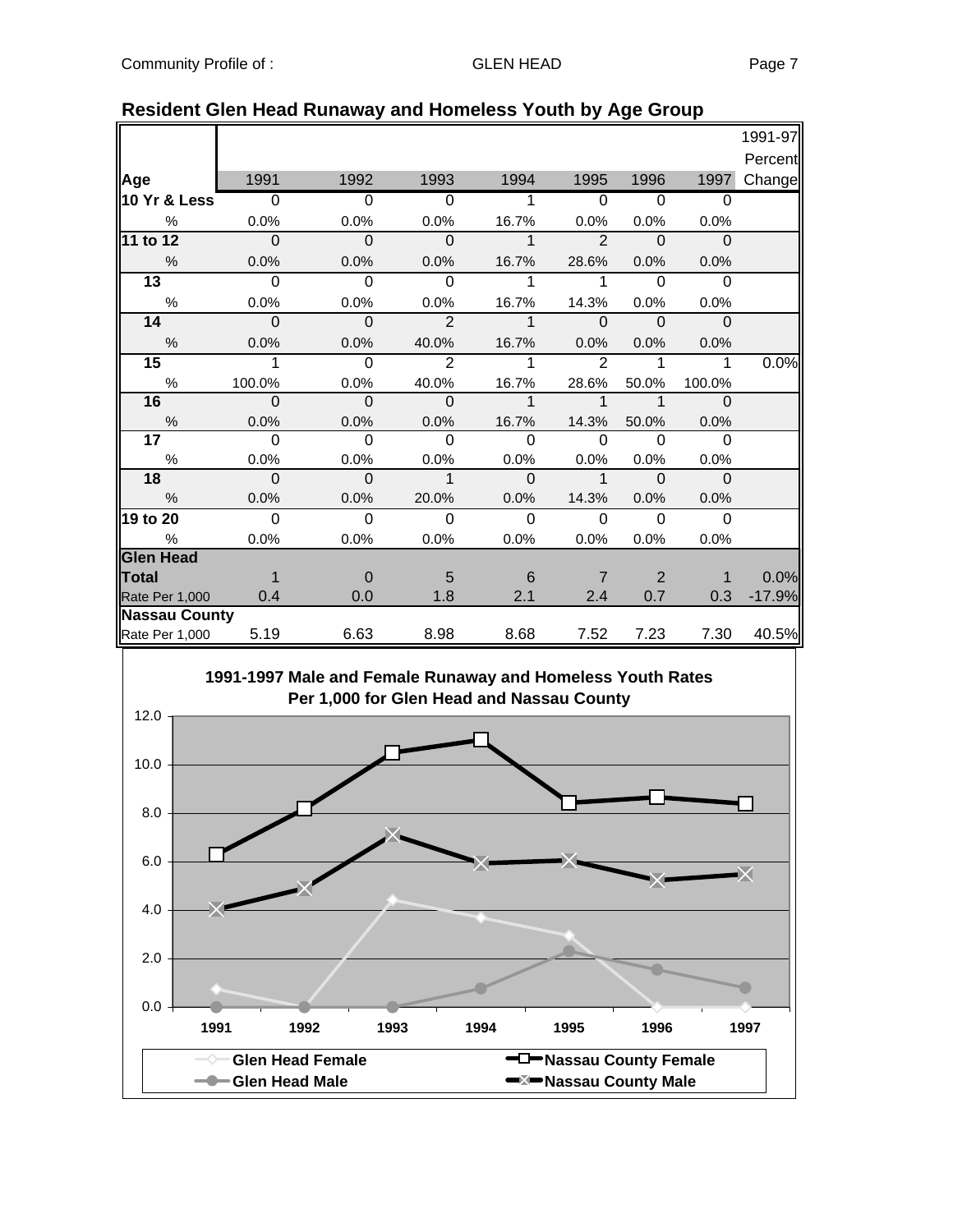Community Profile of : GLEN HEAD GEEN HEAD Page 8

## **PUBLIC SCHOOL ENROLLMENT IN NORTH SHORE CSD**

|                   | European | African  |          | Asian    | <b>Native</b>                                         |               |       |
|-------------------|----------|----------|----------|----------|-------------------------------------------------------|---------------|-------|
| Year              | American | American | Latino   | American | American                                              | Total         |       |
|                   |          |          |          |          |                                                       |               |       |
| 1987              | 1,761    | 7        | 31       | 65       | 0                                                     | 1,864         |       |
| 1988              | 1,728    | 6        | 34       | 61       | 0                                                     | 1,829         |       |
| 1989              | 1,724    | 5        | 54       | 63       | 0                                                     | 1,846         |       |
| 1990              | 1,696    | 4        | 52       | 60       | 0                                                     | 1,812         |       |
| 1991              | 1,704    | 5        | 51       | 76       | 0                                                     | 1,836         |       |
| 1992              | 1,719    | 16       | 62       | 82       | 0                                                     | 1,879         |       |
| 1993              | 1,855    | 18       | 45       | 67       | 0                                                     | 1,985         |       |
| 1994              | 1,913    | 19       | 82       | 72       | 2                                                     | 2,088         |       |
| 1995              | 1,981    | 27       | 103      | 66       | 2                                                     | 2,179         |       |
| 1996              | 2,072    | 32       | 87       | 74       | 1                                                     | 2,266         |       |
| 1997              | 2,150    | 34       | 80       | 75       | 0                                                     | 2,339         |       |
| 1998              | 2,208    | 22       | 85       | 86       | 5                                                     | 2,402         |       |
| 1999              | 2,247    | 33       | 69       | 81       | 1                                                     | 2,431         |       |
|                   |          |          |          |          | Net Change in School Enrollment Between 1987 and 1999 |               |       |
|                   |          | European | African  |          | Asian                                                 | <b>Native</b> |       |
|                   | 1987-99  | American | American | Latino   | American                                              | American      | Total |
| Change in Number  |          | 486      | 26       | 38       | 16                                                    | 1             | 567   |
| Change as Percent |          | 28%      | 371%     | 123%     | 25%                                                   |               | 30%   |

| Net Change in School Enrollment Between 1993 and 1999 |          |          |        |          |               |                |
|-------------------------------------------------------|----------|----------|--------|----------|---------------|----------------|
|                                                       | European | African  |        | Asian    | <b>Native</b> |                |
| 1993-99                                               | American | American | Latino | American | American      | ™otal <b>i</b> |
| Change in Number                                      | 392      | 15       | 24     | 14       |               | 446            |
| Change as Percent                                     | 21%      | 83%      | 53%    | 21%      |               | <b>22%</b>     |



\* The 1993-1999 changes for Native Americans have been excluded from this chart because there were fewer than 10 enrolled in 1993. This policy is meant to avoid distorted percent comparisons among groups.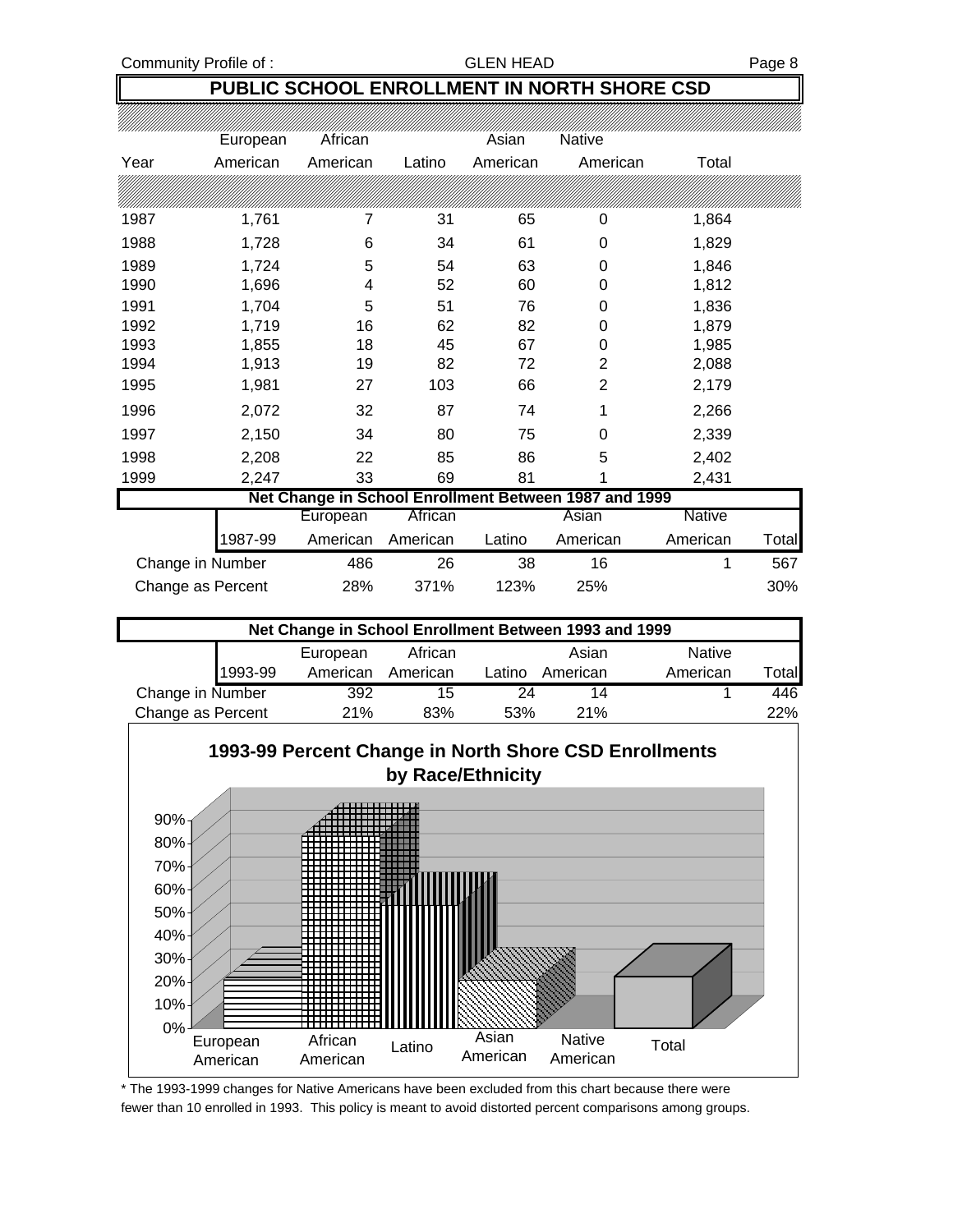#### Community Profile of : GLEN HEAD GEEN HEAD

#### GLEN HEAD

### **REPORTED LIMITED ENGLISH PROFICIENT ENGLISH LANGUAGE LEARNERS (LEP/ELLs) IN NORTH SHORE CSD\***

|                         | Reported Number and Percent of LEP/ELL Students in North Shore CSD,<br>Town of Oyster Bay and Nassau County |          |                         |                           |                         |                      |                         |  |
|-------------------------|-------------------------------------------------------------------------------------------------------------|----------|-------------------------|---------------------------|-------------------------|----------------------|-------------------------|--|
|                         |                                                                                                             |          | <b>North Shore CSD</b>  | <b>Town of Oyster Bay</b> |                         | <b>Nassau County</b> |                         |  |
| Year                    | <b>Number</b>                                                                                               |          | <b>Percent of</b>       | <b>Number</b>             | <b>Percent of</b>       |                      | Number Percent of       |  |
|                         |                                                                                                             |          | <b>Total Enrollment</b> |                           | <b>Total Enrollment</b> |                      | <b>Total Enrollment</b> |  |
| 1992                    |                                                                                                             | 48       | 2.6%                    | 837                       | 2.2%                    | 6,044                | 3.5%                    |  |
| 1993                    |                                                                                                             | 55       | 2.8%                    | 873                       | 2.3%                    | 6,963                | 4.0%                    |  |
| 1994                    |                                                                                                             | 48       | 2.3%                    | 874                       | 2.3%                    | 7,492                | 4.2%                    |  |
| 1995                    |                                                                                                             | 50       | 2.3%                    | 879                       | 2.3%                    | 7,823                | 4.3%                    |  |
| 1996                    |                                                                                                             | 40       | 1.8%                    | 883                       | 2.2%                    | 8,276                | 4.5%                    |  |
| 1997                    |                                                                                                             | 38       | 1.6%                    | 1,009                     | 2.5%                    | 9,219                | 4.9%                    |  |
| 1998                    |                                                                                                             | 37       | 1.5%                    | 1,026                     | 2.5%                    | 9,353                | 4.8%                    |  |
| 1999                    |                                                                                                             | 38       | 1.6%                    | 1,125                     | 2.7%                    | 10,077               | 5.1%                    |  |
| 1999 Total              |                                                                                                             |          |                         |                           |                         |                      |                         |  |
| Enrollment              |                                                                                                             | 2,431    |                         | 42,287                    |                         | 195,804              |                         |  |
| 1992 - 1999<br>% Change |                                                                                                             | $-20.8%$ |                         | 34.5%                     |                         | 66.7%                |                         |  |

\* In the 1998-1999 school year, there were 77 different languages spoken by students enrolled

in Nassau County public schools.



\*\* The annual number of reported LEP/ELLs enrollment is based upon the number of Limited English Proficient English Language Learners in the local district as reported on the State Education Department/ The University of the State of New York, Commissioners Regulations Part 154 Application.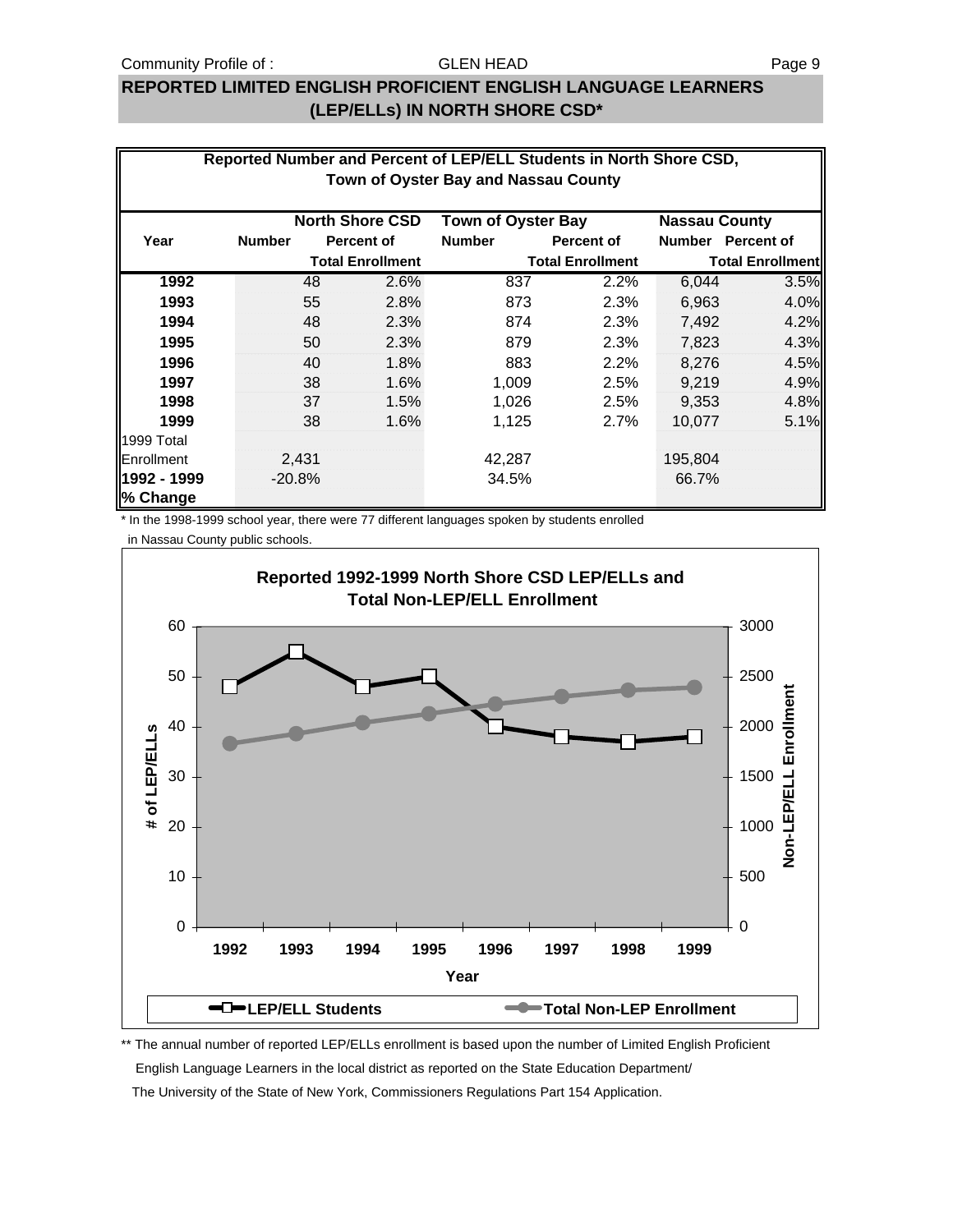Community Profile of : GLEN HEAD Page 10

 **Dropout Percents in North Shore CSD, Town of Oyster Bay, and Nassau County**

|      |    |                       |          |                  | DROPOUT NUMBERS & PERCENTS OF HIGH SCHOOL ENROLLMENT* |               |
|------|----|-----------------------|----------|------------------|-------------------------------------------------------|---------------|
| Year |    | District-# District-% | Town-#** | $\frac{96**}{8}$ | County-#                                              | $\frac{9}{6}$ |
|      |    |                       |          |                  |                                                       |               |
| 1987 | 8  | 1.2                   | 260      | 1.8              | 1284                                                  | 2.0           |
| 1988 | 4  | 0.6                   | 267      | 2.1              | 1177                                                  | 2.0           |
| 1989 | 5  | 0.8                   | 160      | 1.3              | 932                                                   | 1.7           |
| 1990 | 4  | 0.7                   | 114      | 1.0              | 759                                                   | 1.4           |
| 1991 | 7  | 1.3                   | 71       | 0.6              | 613                                                   | 1.2           |
| 1992 | 3  | 0.6                   | 81       | 0.7              | 654                                                   | 1.2           |
| 1993 | 3  | 0.6                   | 69       | 0.6              | 630                                                   | 1.2           |
| 1994 | 8  | 1.4                   | 52       | 0.5              | 724                                                   | 1.4           |
| 1995 | 9  | 1.5                   | 67       | 0.6              | 531                                                   | 1.0           |
| 1996 | 17 | 2.7                   | 80       | 0.7              | 477                                                   | 0.9           |
| 1997 | 6  | 1.0                   | 58       | 0.5              | 479                                                   | 0.9           |
| 1998 | 5  | 0.8                   | 85       | 0.8              | 489                                                   | 0.9           |

\*Dropout Rate = Dropouts divided by 9-12 grade enrollment including ungraded secondary enrollment. A dropout

is defined as any pupil who left school prior to graduation & did not enter another school or program leading to a GED.



\*\*Town data based on a weighted average of communities which are fully or partially located within town boundaries.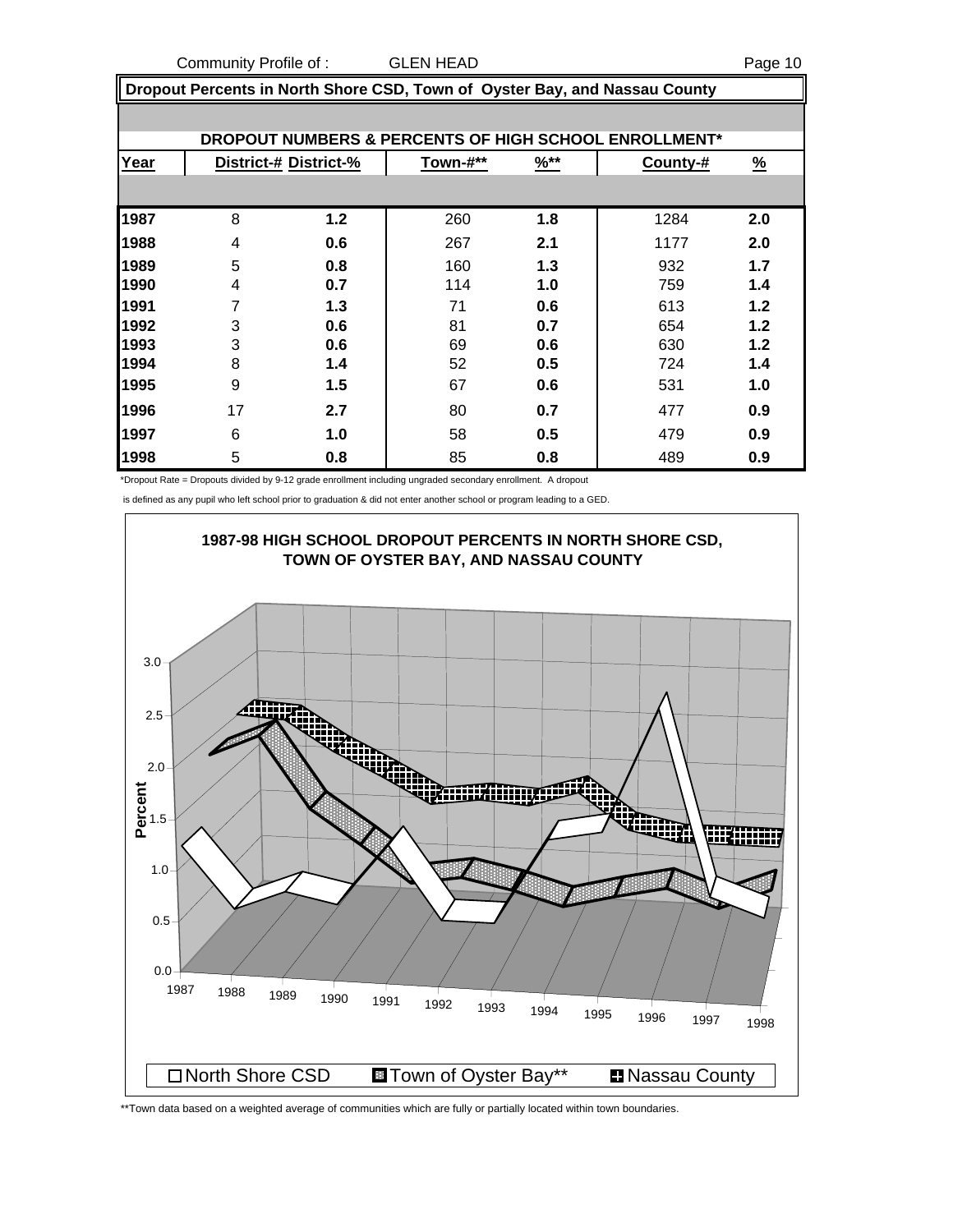|      |                  |           | <b>1902-97 TULAI DITITIS ANU FERINTY INAGS FUL OIGHT REAU TTU4J</b><br>Nassau County and New York State* |                      |                       |           |
|------|------------------|-----------|----------------------------------------------------------------------------------------------------------|----------------------|-----------------------|-----------|
|      | <b>Glen Head</b> |           |                                                                                                          | <b>Nassau County</b> | <b>New York State</b> |           |
|      |                  | Fertility |                                                                                                          | Fertility            |                       | Fertility |
| Year | Births**         | Rate      | <b>Births</b>                                                                                            | Rate                 | <b>Births</b>         | Rate      |
| 1982 | 93               | 24.5      | 14,342                                                                                                   | 49.0                 | 246,889               | 59.6      |
| 1983 | 94               | 25.3      | 14,541                                                                                                   | 49.8                 | 248,222               | 59.6      |
| 1984 | 92               | 25.2      | 14,758                                                                                                   | 50.6                 | 250,436               | 59.9      |
| 1985 | 92               | 25.8      | 15,247                                                                                                   | 52.3                 | 258,826               | 61.6      |
| 1986 | 100              | 28.9      | 15,567                                                                                                   | 53.5                 | 263,045               | 62.3      |
| 1987 | 106              | 31.4      | 16,504                                                                                                   | 56.8                 | 271,355               | 64.0      |
| 1988 | 112              | 33.9      | 17,072                                                                                                   | 58.8                 | 279,976               | 65.8      |
| 1989 | 115              | 35.8      | 17,700                                                                                                   | 61.1                 | 290,528               | 67.9      |
| 1990 | 115              | 36.8      | 18,180                                                                                                   | 62.8                 | 297,468               | 69.3      |
| 1991 | 104              | 32.1      | 17,864                                                                                                   | 62.2                 | 292,523               | 68.1      |
| 1992 | 108              | 31.9      | 18,065                                                                                                   | 63.3                 | 287,531               | 67.2      |
| 1993 | 107              | 29.8      | 17,931                                                                                                   | 63.2                 | 282,377               | 66.3      |
| 1994 | 120              | 32.6      | 17,903                                                                                                   | 64.6                 | 277,945               | 65.6      |
| 1995 | 125              | 32.8      | 18,084                                                                                                   | 66.0                 | 271,042               | 64.3      |
| 1996 | 132              | 33.7      | 17,722                                                                                                   | 63.8                 | 263,611               | 63.0      |
| 1997 | 131              | 32.1      | 17,100                                                                                                   | 62.0                 | 256,976               | 61.8      |

## 1982-97 Total Births and Fertility Rates For Glen Head 11545





\* Fertility rate based on live births per 1,000 female population 15-44. Data for 1990-97 reflect zip code boundaries. Data for prior years reflect the local community as comprised by census tracts. \*\* The number of births to mothers in the Glen Head area is a three year "running" average for all years. Source: Nassau County & New York State Departments of Health.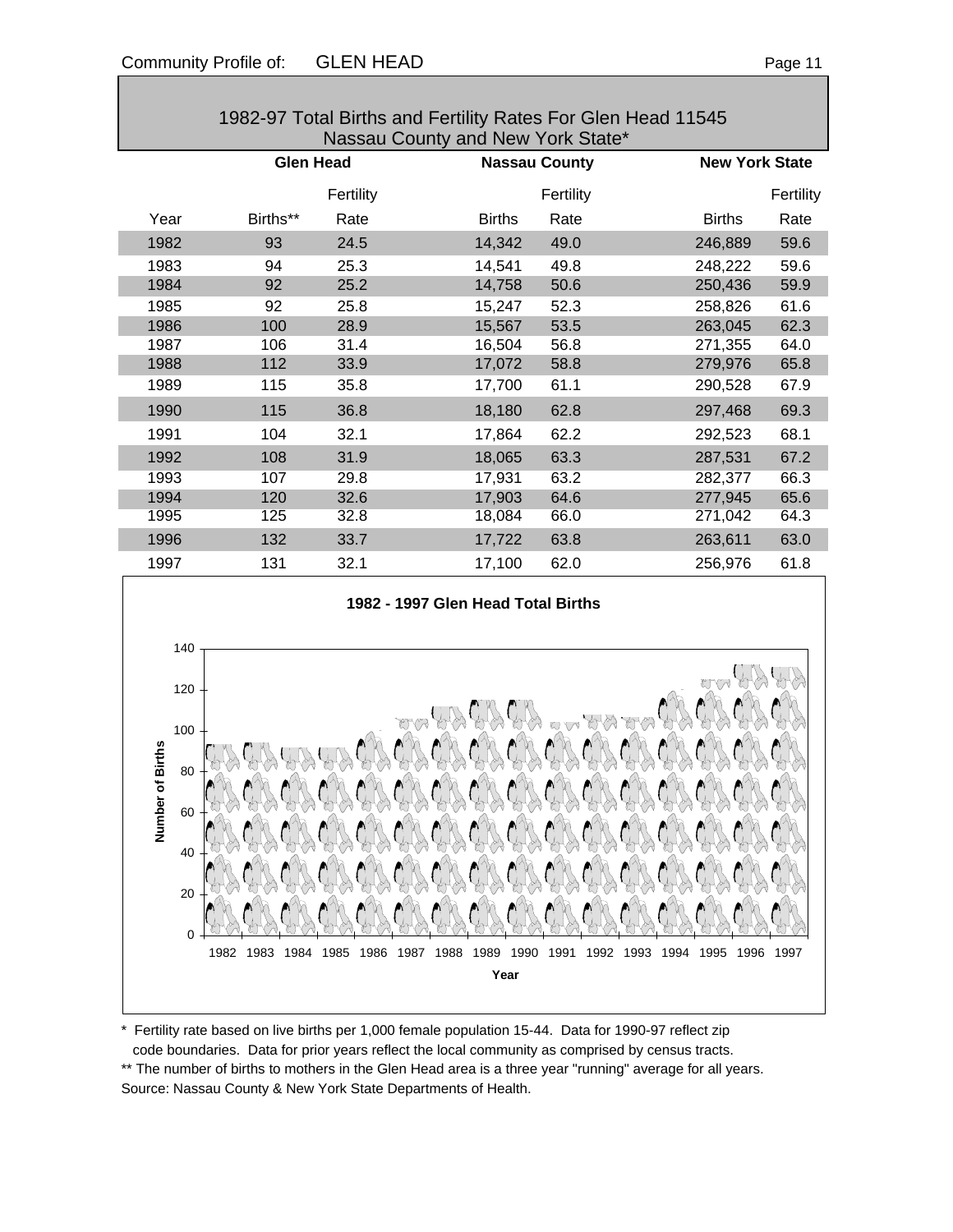## 1984-97 Births To Teen Mothers and Fertility Rates For Glen Head 11545\*, Nassau County and New York State\*\*

|      | Glen Head<br>Fertility<br>Teen |      |               | <b>Nassau County</b><br>Fertility |               | <b>New York State</b><br>Fertility |  |
|------|--------------------------------|------|---------------|-----------------------------------|---------------|------------------------------------|--|
| Year | <b>Births</b>                  | Rate | <b>Births</b> | Rate                              | <b>Births</b> | Rate                               |  |
| 1984 | $\overline{2}$                 | 3.0  | 668           | 12.2                              | 25,658        | 35.7                               |  |
| 1985 | $\overline{2}$                 | 3.0  | 711           | 13.4                              | 25,470        | 36.4                               |  |
| 1986 | 3                              | 4.5  | 685           | 13.4                              | 25,134        | 37.0                               |  |
| 1987 | 3                              | 4.6  | 677           | 13.8                              | 25,080        | 38.0                               |  |
| 1988 | $\overline{2}$                 | 3.1  | 663           | 14.1                              | 25,861        | 40.3                               |  |
| 1989 | 2                              | 2.6  | 679           | 15.0                              | 26,593        | 42.7                               |  |
| 1990 | $\overline{2}$                 | 2.6  | 674           | 15.6                              | 26,553        | 44.0                               |  |
| 1991 | $\overline{2}$                 | 2.9  | 672           | 16.0                              | 26,216        | 44.1                               |  |
| 1992 | $\overline{2}$                 | 2.9  | 629           | 15.1                              | 25,330        | 43.4                               |  |
| 1993 | $\overline{2}$                 | 2.6  | 700           | 18.4                              | 25,515        | 44.3                               |  |
| 1994 | $\overline{2}$                 | 2.8  | 682           | 18.2                              | 25,852        | 45.3                               |  |
| 1995 | $\overline{2}$                 | 3.1  | 668           | 18.0                              | 24,805        | 43.6                               |  |
| 1996 | $\overline{2}$                 | 2.8  | 637           | 15.8                              | 23,864        | 41.8                               |  |
| 1997 | 1                              | 2.4  | 561           | 13.9                              | 22,185        | 38.5                               |  |



\* The number of birth to teen mothers in the Glen Head area is a three year "running" average for all years.

\*\* Fertility rate based on live births per 1,000 female population 15-19. Data for 1990-97 reflect zip code boundaries. Data for prior years reflect the local community as comprised by census tracts.